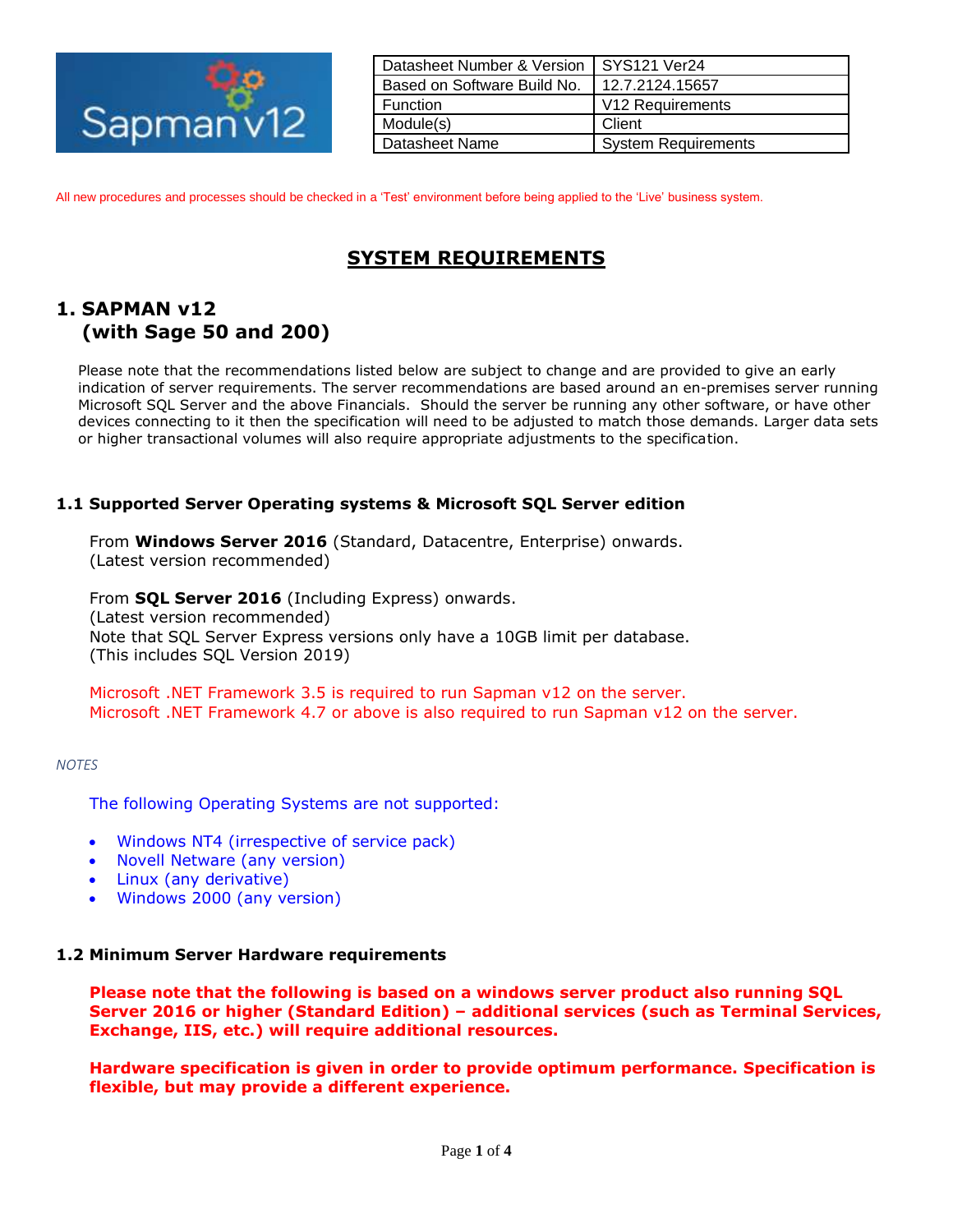

| Datasheet Number & Version  | SYS121 Ver24                 |
|-----------------------------|------------------------------|
| Based on Software Build No. | 12.7.2124.15657              |
| <b>Function</b>             | V <sub>12</sub> Requirements |
| Module(s)                   | Client                       |
| Datasheet Name              | <b>System Requirements</b>   |

Up to 10 users: Processor: 2-core 2+ GHz Intel compatible Memory: 16GB RAM Hard disk: 500 GB

11 to 20 users: Processor: 4-core 3+ GHz Intel compatible Memory: 32GB RAM Hard disk: 1TB

20+ users: Processor: High Performance Multi Core CPU Memory: 64GB RAM Hard disk: 2TB+

#### *NOTES*

- 1. MS SQL Server Standard Edition is priced depending on number of CPU Cores.
- 2. Hard disk capacity is given as a guide only. Larger capacity disks may be required in some scenarios.

## **1.3 Network**

The operating system must be running on a 100Mb TCP/IP based network. This can be achieved by utilisation of a standard TCP/IP based Microsoft network. A 1Gb network will improve the user experience of Sapman V12.

## **1.4 System Backup**

Backup software and hardware will be required to suit the hard disk size. The following directories must be backed up on a daily basis, as a minimum:

- SQL backup utility to backup all Sapman company databases daily
- Backup shared component directories (normally located on shared Sage drive)
- Backup CD dir (normally located on shared Sage drive)

#### *NOTES*

1. If using Reporting Services and Internet Information Services (IIS) please refer to the backup strategy in the relevant product documentation.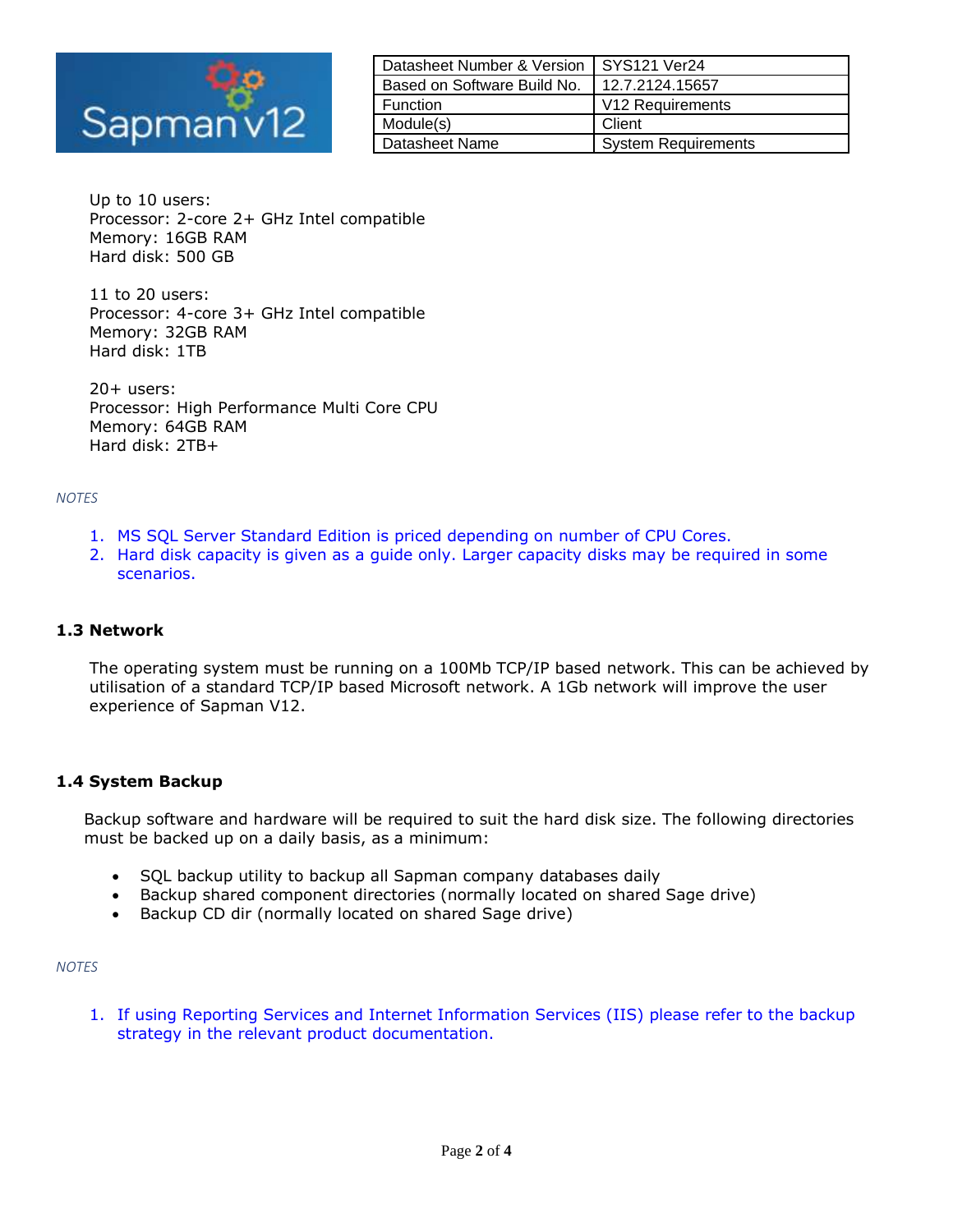

| Datasheet Number & Version  | <b>SYS121 Ver24</b>          |
|-----------------------------|------------------------------|
| Based on Software Build No. | 12.7.2124.15657              |
| <b>Function</b>             | V <sub>12</sub> Requirements |
| Module(s)                   | Client                       |
| Datasheet Name              | <b>System Requirements</b>   |

## **1.5 Remote Connectivity**

Customers must provide a means of remote access to enable Support to access their systems. **With Sapman version 12 it is essential to provide remote access to all machines running the software**. The following methods are commonly used

- VPN services (PPTP or L2PT/IPSEC) to connect to LAN then connection to server hosting SMS Sapman using the following for example
	- Terminal services (recommended)
	- VNC

All of the above would operate over a Broadband connection with an absolute minimum bandwidth of 2Mb/s.

Once connected to a customer network Support requires access to the desktop of all machines running Sapman. This can be achieved via Windows' inbuilt remote desktop.

Customers are also welcome to use a web based remote access system instead of the above methods. There are several systems available including TeamViewer, LogMeIn, Go to My PC and Go To Meeting amongst others.

#### *NOTES*

1. Filtering incoming connections based on IP address may provide additional security.

2. When supporting sites remotely it is essential that we have the ability to transfer files. SMS use an FTP server to provide this functionality. Please make sure that the FTP traffic is not blocked from the server hosting SMS/Sage.

## **1.6 Clients**

An IBM compatible Intel Core i3 (minimum), Intel Core i5, i7 (recommended) (2.0 GHz or greater) or i9 is required running one of the operating systems listed below. At least 8GB of RAM is required, and a hard disk with at least 20 GB of free disk space after Windows has been installed. Widescreen monitor is recommended. Multiple core processors with increased clock speed are recommended and will provide performance benefits.

Supported Operating Systems